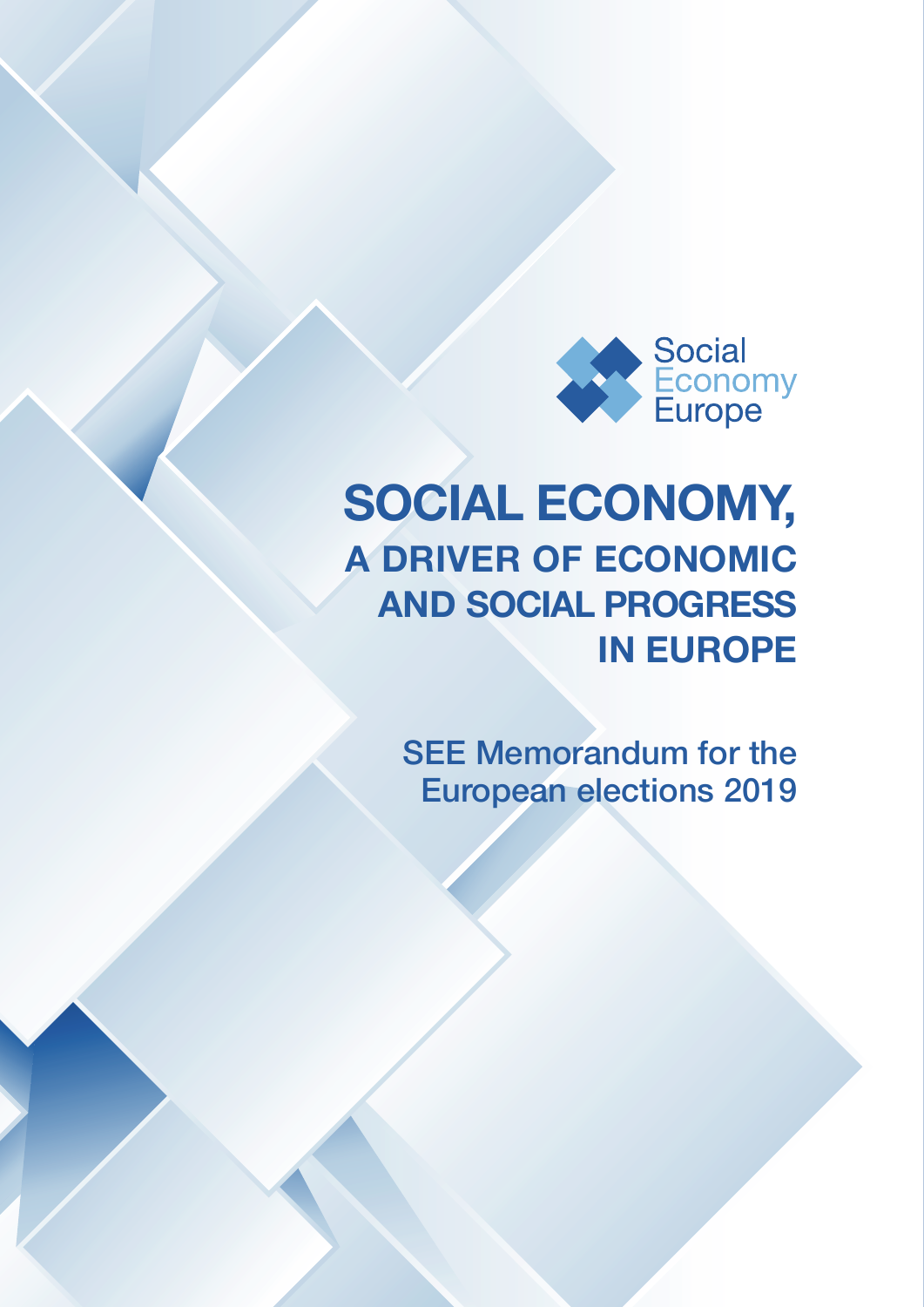

# **About Social Economy Europe**

**Social Economy Europe** (SEE) was created in November 2000 under the name of CEP-CMAF -the European Standing Conference of Cooperatives, Mutuals, Associations and foundationswith the purpose of establishing a permanent dialogue between the social economy and the European Institutions. In 2008, CEP-CMAF changed its name and officially became Social Economy Europe, **the voice of the 2.8 million social economy enterprises and organisations in the European Union.** 

SEE members include European organisations of mutual and cooperative insurers (AMICE), nonprofit healthcare players, health mutuals and health insurance funds (AIM); industrial and service cooperatives (CECOP), foundations, associations of general interest (CEDAG), work integration social enterprises (ENSIE), paritarian institutions of social protection (AEIP), ethical banks and financiers (FEBEA), and the European Cities and Regions for the social economy (REVES). SEE also represents the national social economy organisations of France (ESS-France), Italy (National Third Sector Forum), Portugal (CASES), Spain (CEPES) and Belgium (ConcertES).

SEE believes in a European Union that is determined to promote the economic and social progress of its Member States, and that acknowledges its key role as global social economy leader. SEE believes in:

**A diverse economy at the service of people. A democratic, sustainable and inclusive economy, strongly committed to society.**



 **A more favourable ecosystem for the development of the European social economy, that will keep offering innovative solutions in response to societal demands.**



 **The social economy's active participation in the development and implementation of the main socio-economic policies of the European Union.**

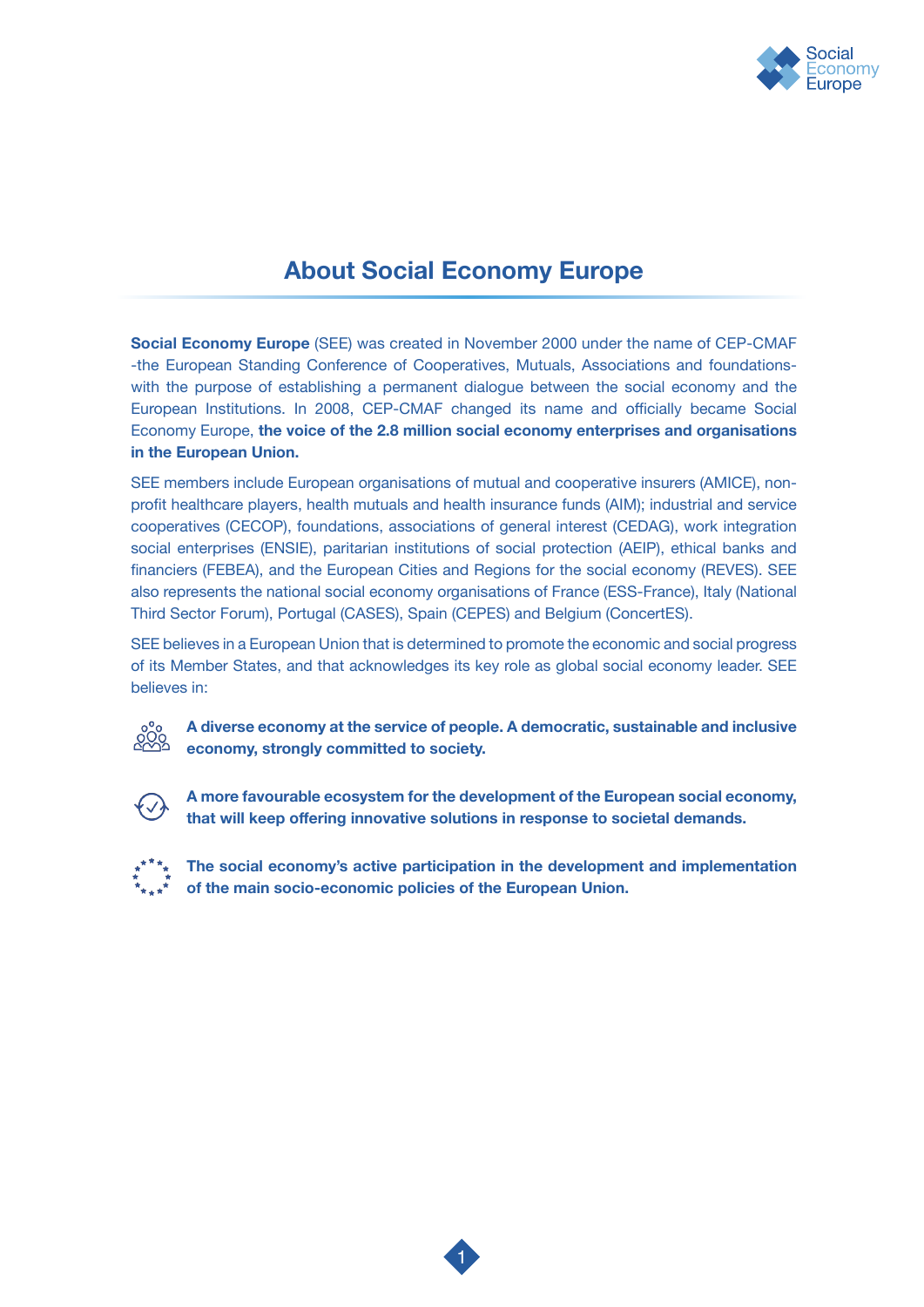

# **Social Economy, an enterprise model for the future of Europe**

The European Union and the rest of the world are experiencing disruptive technological, social and economic changes. The emergence and progress of digitalisation, blockchain and big data, or the global rise of inequalities and job insecurity, are trends quickly changing our world, bringing new opportunities but also new challenges, and urging us to debate about the future that we -Europeans- want to build collectively.

The European elections of May 2019, constitute a historic opportunity to ensure the participation of citizens in building the future of the European Union. In this context, the social economy is determined to contribute to shaping a future based on **sustainable development** and economic and social progress, through a European Union based on cooperation, democracy, solidarity, respect for its diversity, innovation and active citizenship.

Europe needs the social economy to reach out to its citizens, detect their real needs and make them part of creating solutions to a number of challenges, such as unemployment or precarious work, social exclusion, discrimination and racism, climate change or the lack of social cohesion. Likewise, the social economy needs the European Union to improve its visibility, as an alliance of virtous enterprise models, and to support its recognition and development -on equal footing with other forms of enterprise- throughout the European Single Market.

The social economy is an essential part of the European economic and social landscape. According to the European Economic and Social Committee, there are **2.8 million** social economy enterprises and organisations in the European Union, that employ **13.6 million** people and account for **8% of the EU's GDP**.



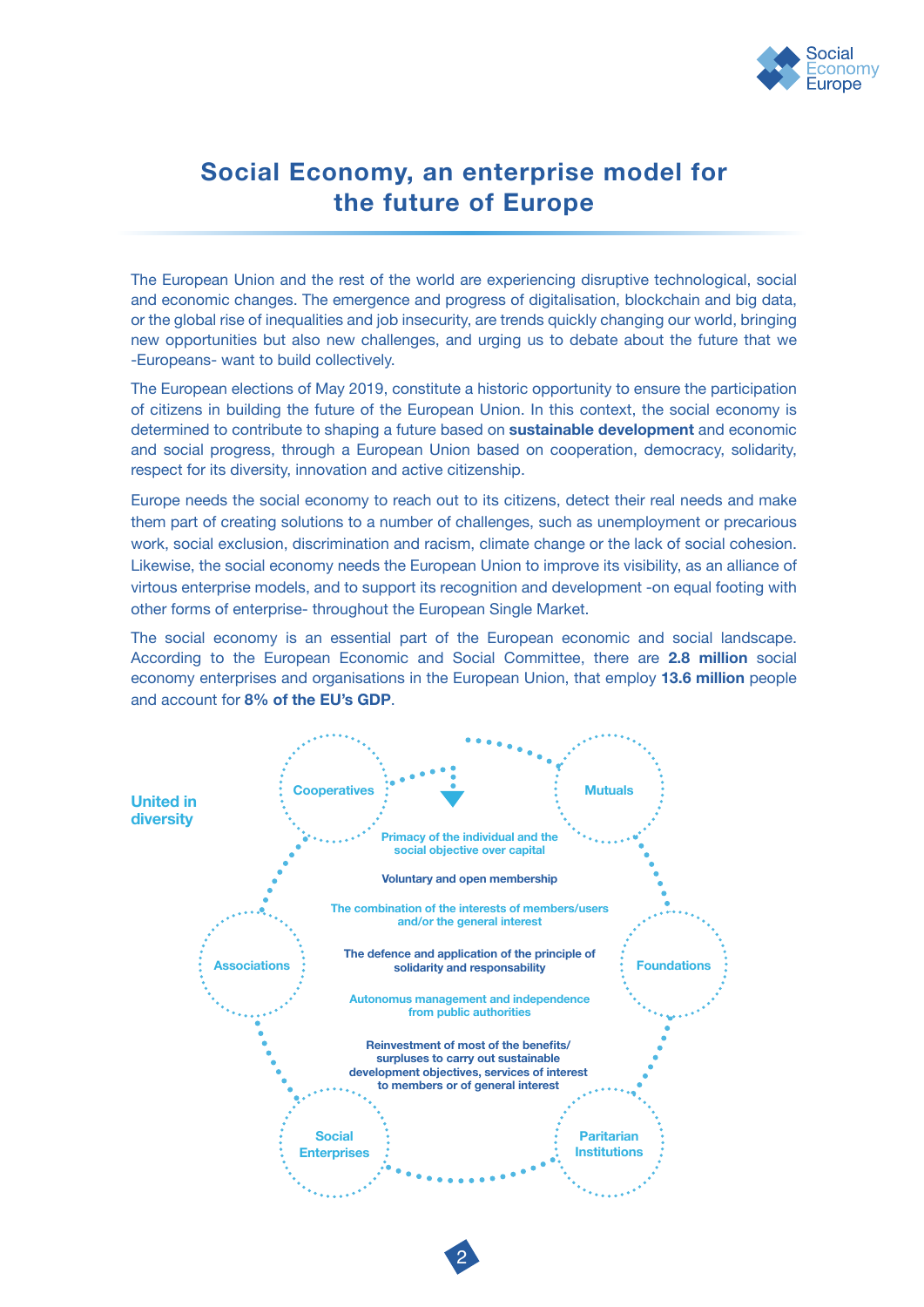

### Social economy refers to a diversity of enterprises and organisations, such as **cooperatives**, **mutuals**, **associations**, **foundations**, **social enterprises** or **paritarian institutions of social protection**, that are united by common values and characteristics.

Enterprises and organisations of all sizes, ranging from SMEs to large companies and corporations, that operate in all the economic sectors, such as industry, education, healthcare and social services of general interest, agri-food, banking, insurance, renewable energies, re-use and recycling, retail, housing, tourism, culture and leisure, building, professional services, digital economy, etc.

Because of their strong connection with the civil society and their social commitment, social economy enterprises and organisations are at the forefront when it comes to offering innovative solutions to the main economic, social and environmental challenges of our time, and contribute to the achievement of key EU objectives.

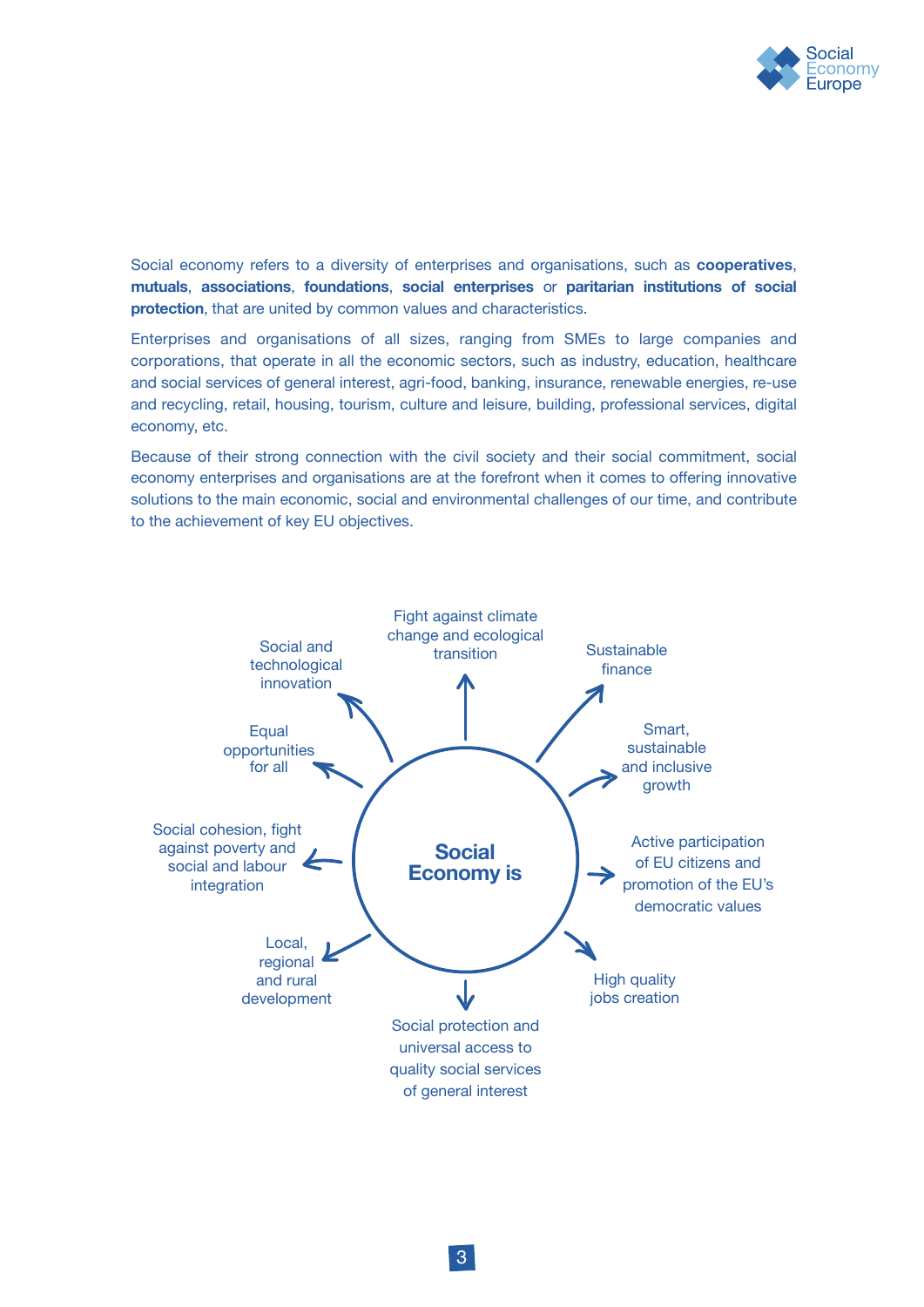

# **10 SEE proposals for the European elections 2019**

To further support the development of the social economy all over Europe and to unlock its full potential as driver of economic and social progress and cohesion in the European Union, Social Economy Europe makes ten proposals to the European Institutions:

| 1. Set-up a European Action Plan for the Social Economy                                                                                                                                         |
|-------------------------------------------------------------------------------------------------------------------------------------------------------------------------------------------------|
| 2. Re-establish the European Parliament's Social Economy Intergroup                                                                                                                             |
| 3. Consolidate the structured dialogue between the Social Economy<br>and EU Institutions                                                                                                        |
| 4. Advance towards a European legal framework for all social economy<br>enterprises and organisations                                                                                           |
| 5. Improve access to finance and EU funding for social economy<br>enterprises and organisations                                                                                                 |
| 6. Put the social economy at the heart of the European Pillar of Social Rights,<br>the EU semester, Cohesion Policy, the Sustainable Development Goals<br>and the debate on the future of work. |
| 7. Boost social and technological innovation and inter-cooperation among<br>social economy enterprises and organisations                                                                        |
| 8. Improve the visibility of the social economy                                                                                                                                                 |
| 9. Foster the role of the social economy in the external action of the European Union                                                                                                           |
| 10. Promote socially responsible public procurement                                                                                                                                             |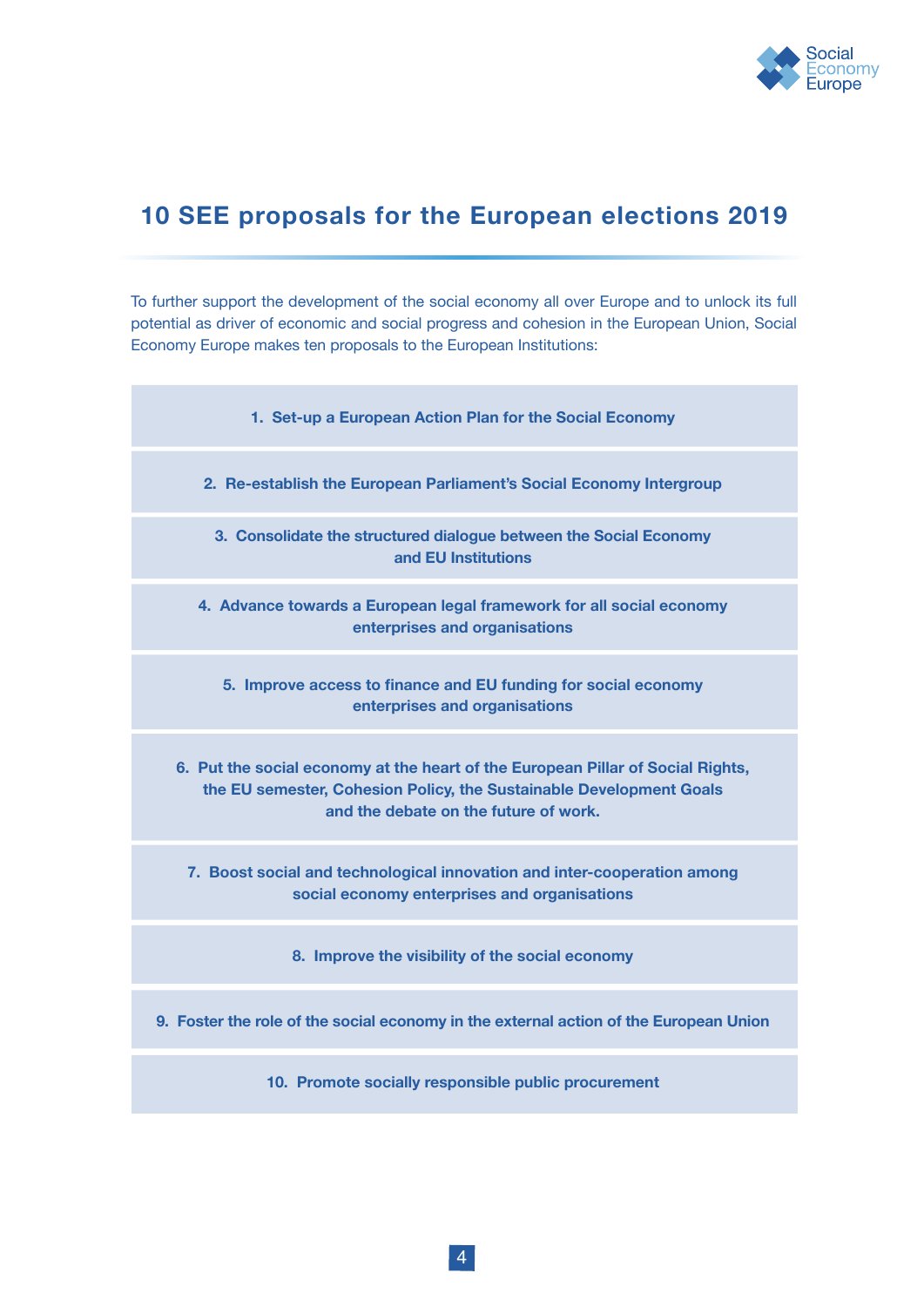

# **Milestones achieved by the Social Economy in the 2014-2019 EU mandate**

The social economy is a European success story, that has consistently gained political and social visibility as a way of doing business that replies to the growing demand of citizens and consumers for a more responsible and sustainable economy, as an important pillar notably in terms of employment and social cohesion across Europe and as key actor for the achievement of the United Nation's 2030 Agenda for Sustainable Development. These are the main milestones achieved for the social economy over the EU mandate 2014-2019:

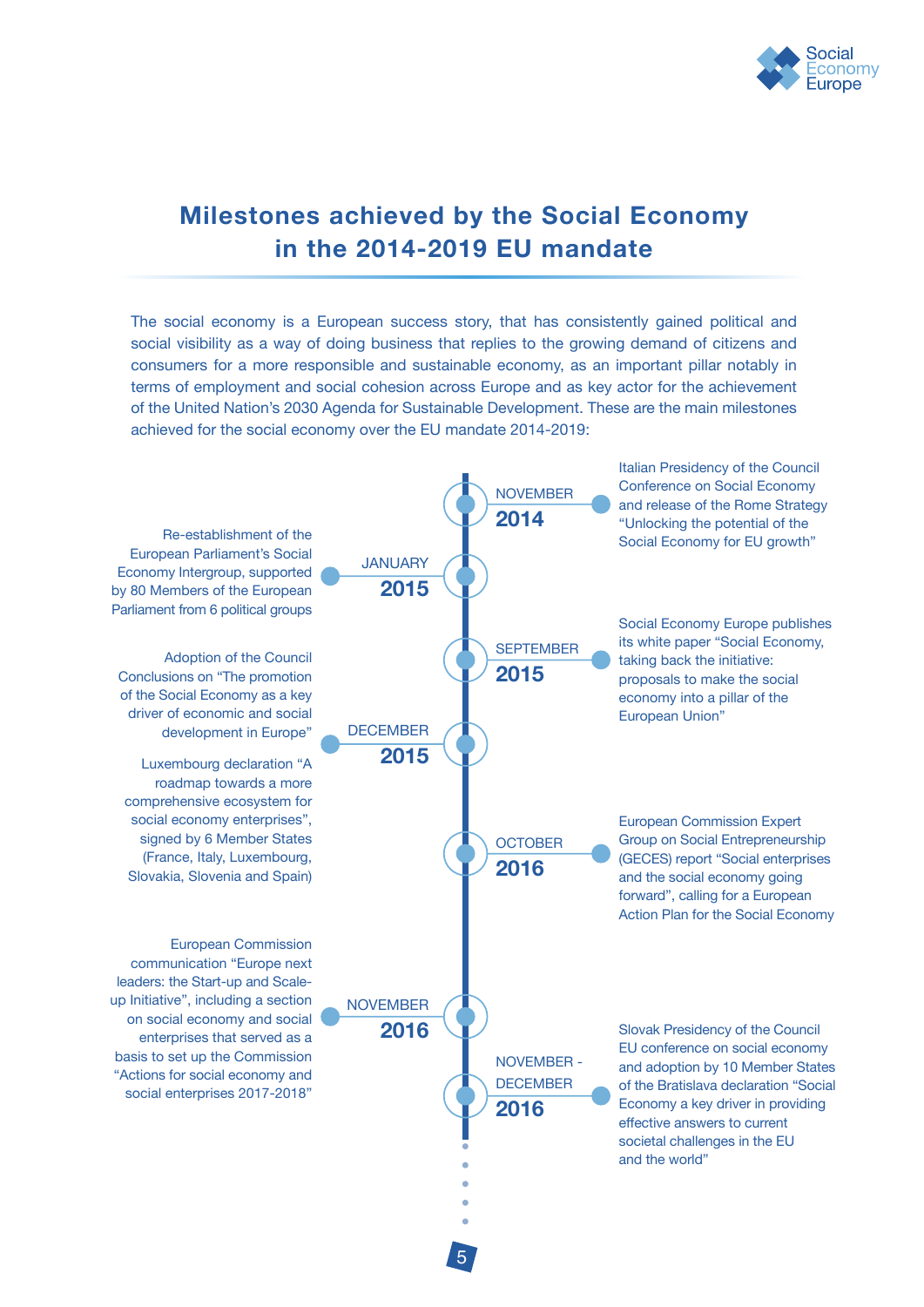

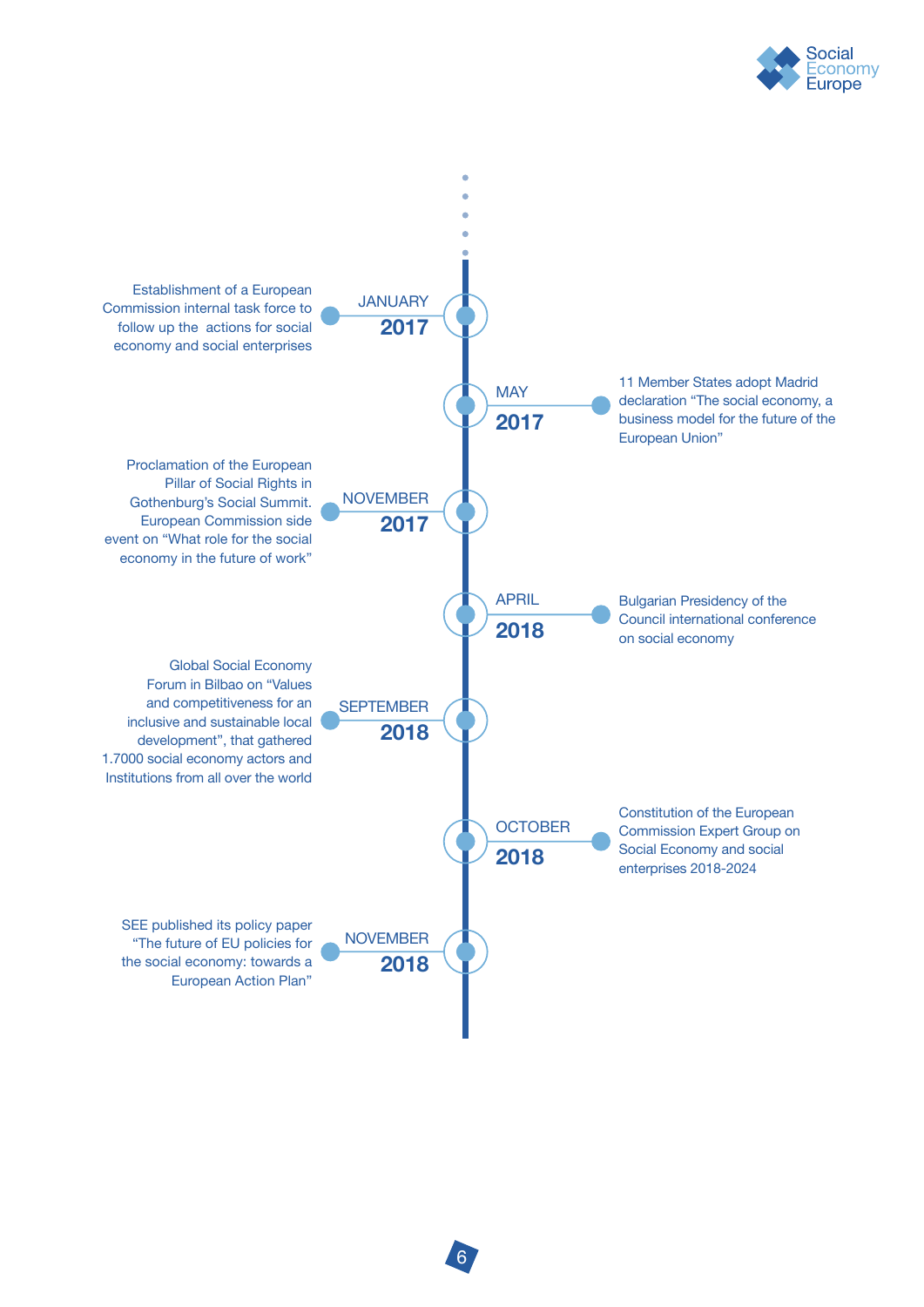

# **SEE recommendations: Towards a European Action Plan for the Social Economy**

### **1. Set-up a European Action Plan for the Social Economy.**

Social Economy Europe invites the EU Institutions and, particularly, the European Commission to set-up a European Action Plan for the Social Economy, starting from the achievements of the 2014-2019 EU mandate.

This Action Plan shall serve to boost the visibility of social economy enterprises and organisations, support them in generating social and technological innovations, improve their access to finance and EU funding; remove the legal obstacles impeding their ability to grow and operate in the Single Market on an equal footing with other types of companies, as well as to inspire public authorities from the EU and its neighbouring countries to promote the growth of the social economy as a driver of economic and social progress for all.

Moreover, this Action Plan should also serve to foster the uptake of new technologies in social economy enterprises and organisations. By seizing the opportunities offered by the technological revolution, social economy enterprises will bring their values of solidarity, democracy and sustainability to the new economy.

In November 2018, Social Economy Europe, presented its policy paper *"The future of EU policies for the social economy: towards a European Action Plan"*, a public policy proposal with three main objectives:

- Recognise the social economy as a key actor in the design and implementation of the main EU socio-economic policies.
- Promote the convergence and coordination of the different levels of public administration involved in the promotion of the social economy by defining strategic objectives and benchmarks at EU level.
- Foster a conducive ecosystem for the growth of the social economy, improving its contribution to key EU objectives and allowing its enterprises and organisations to take full advantage of the European Single Market and EU funds and financial instruments.

In line with these three objectives, SEE's proposal for an Action Plan includes **20 policy measures** and **64 actions** structured in **7 pillars.**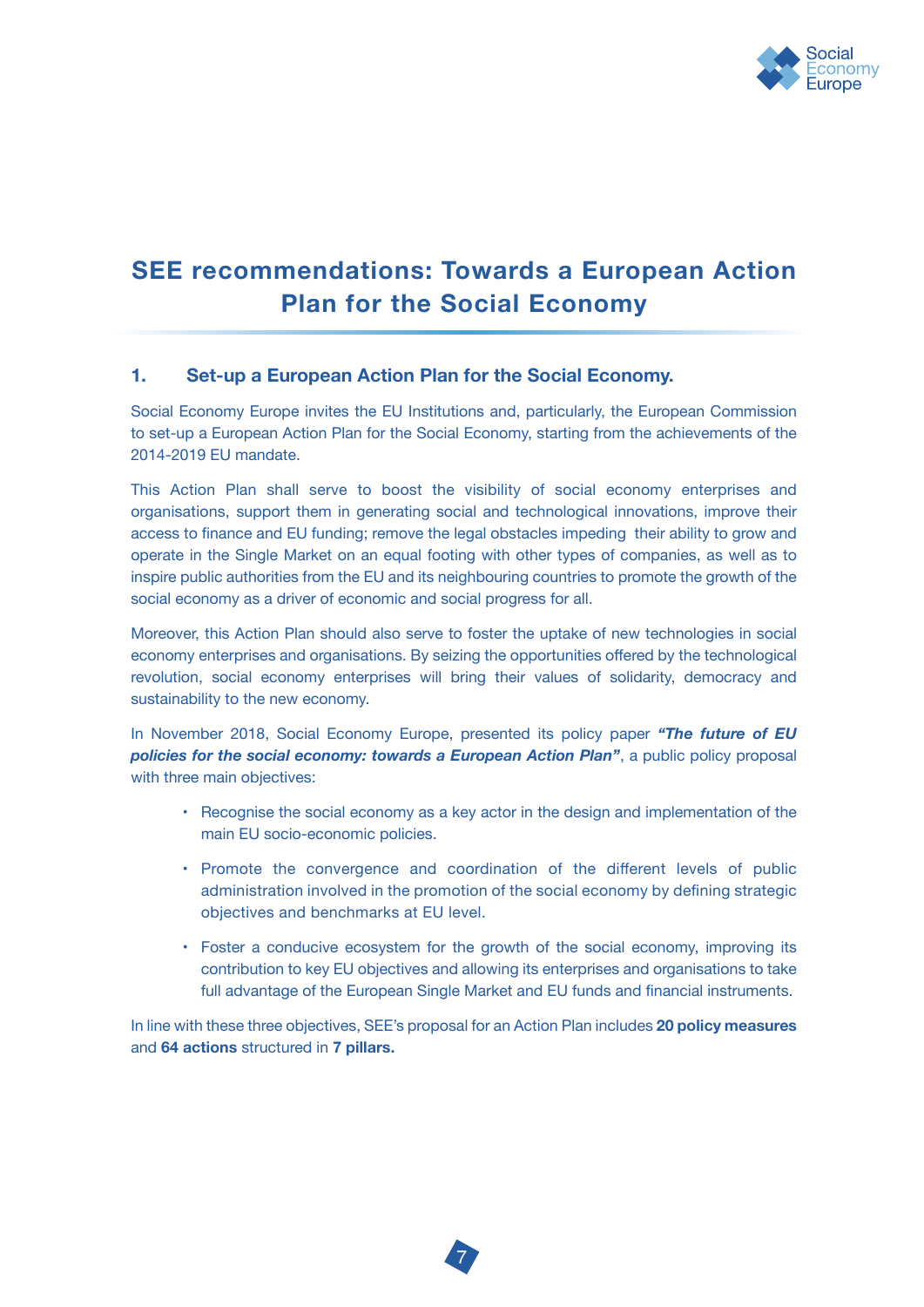

### **2. Re-establish the European Parliament's Social Economy Intergroup.**

Social Economy Europe invites the European Parliament to **set-up a new Social Economy Intergroup**, a European Parliament's an informal body of vital importance to mainstream social economy's perspective into the legislative and non-legislative work of the European Parliament.

Created in 1990, and permanently active since then, the Social Economy Intergroup serves to ensure a permanent dialogue between all European Institutions, Member States and the social economy sector. The Social Economy Intergroup aims to:

- Promote exchanges of views on EU policies and legislation linked to social economy issues.
- Provide regular opportunities for a dialogue between MEPs, social economy actors, European Commission political representatives and officials; Member States and other relevant stakeholders.
- Ensure that the European Parliament, the Commission and the Council take into account the social economy and its actors whilst developing their policies.

In the 2014-2019 EU mandate, the Social Economy Intergroup -**supported by 80 MEPs from 6 political groups**- organised 16 public hearings, attended by more than 1.2000 people in total, on topics such as: *"A new generation of public policies for the social economy", "The role of the social economy in shaping future of work", "Social Economy's contribution to the ecological transition in Europe", "The role of the social economy for a successful European Pillar of Social Rights" or "Social economy financial institutions: financing Europe's real economy".* 

The action of the Social Economy Intergroup and its members was of key importance in the inclusion of the social economy in key EU reports and regulations: **European Social Fund Plus 2021-2027** (2018), report on the **European Pillar of Social Rights** (2017), **Single Market Strategy**  (2016), **Social entrepreneurship and social innovation in combatting unemployment** (2015) etc. Furthermore, the bureau of the Social Economy had high level meetings with the Vice-President of the European Commission Jyrki Katainen (Jobs, growth, investment and competitiveness), with Commissioners Elżbieta Bieńkowska (Internal Market, Industry, Entrepreneurship and SMEs) and Marianne Thyssen (Employment, Social Affairs, Skills and Labour Mobility); with former Minister of Labour, Employment and Social and Solidarity Economy of Luxembourg, Nicolas Schmit, and with the European Commission special adviser for the European Pillar of Social Rights, Allan Larsson.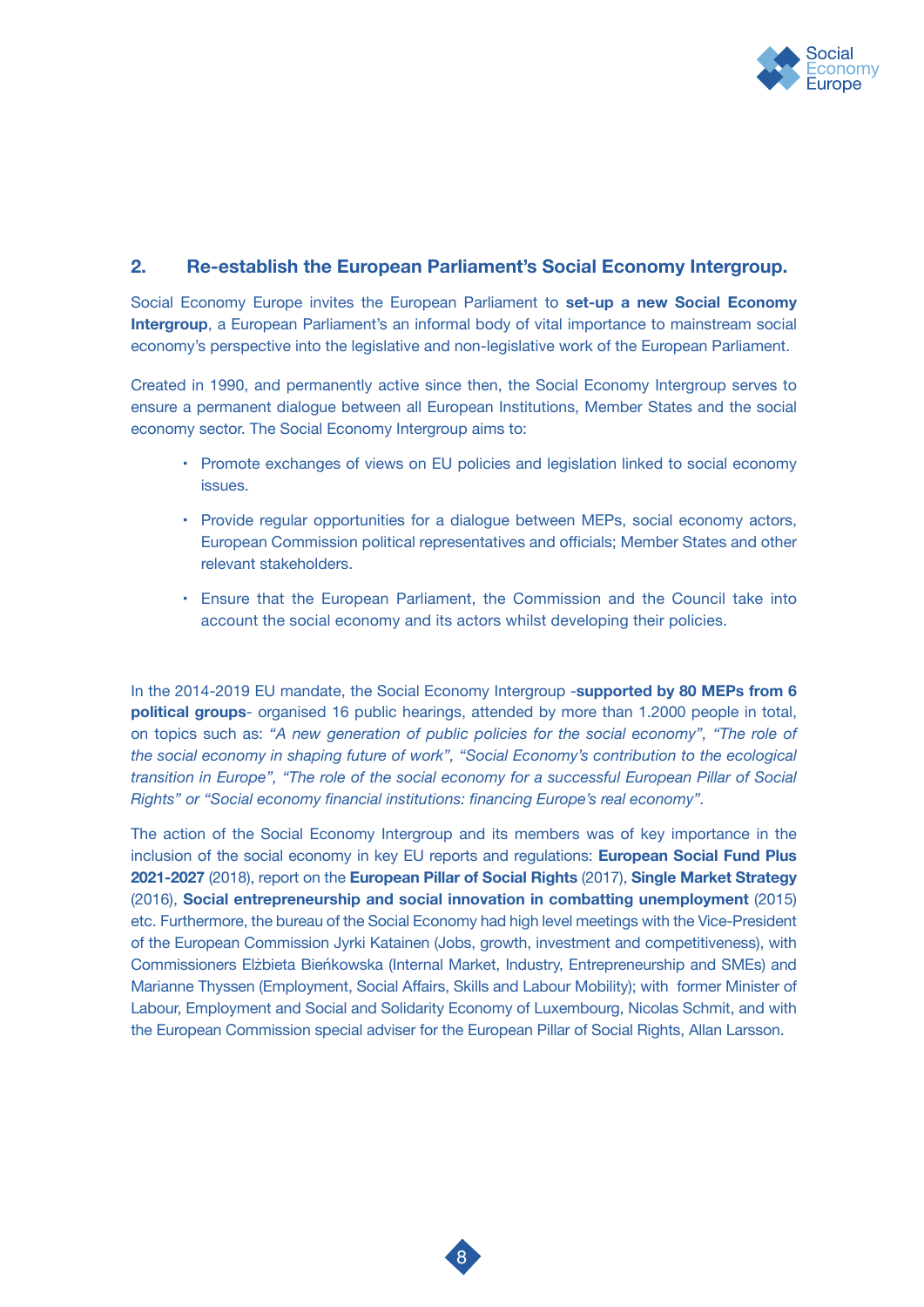

# **3. Consolidate the structured dialogue between the Social Economy and EU Institutions.**

The success and applicability of EU policies for the social economy must be based on dialogue and cooperation between European institutions, Member States and social economy representative organisations. Both at EU and Member State-level there are directorates, taskforces, units and departments focusing on social economy policies that should have a key role in drawing up an ambitious and effective EU Action Plan for the social economy.

A permanent dialogue and consultation with social economy representative organisations, both at EU and Member State level, is fundamental to ensure the efficacity, impact and sustainability of social economy's public policies. Therefore, Social Economy Europe proposes to:

- **Nominate a member of the college of Commissioners as responsible for the social economy.**
- Consolidate and strengthen the **European Commission Internal Taskforce on social economy.**
- Take full advantage of the **European Commission Expert Group on social economy and social enterprises**, whose plenary sessions should be chaired by the member of the college of college of Commissioners responsible for the social economy.
- Promote the participation of social economy representative organisations in the European Union's inter-sectoral social dialogue.
- Strengthen and extend to further Member States the **Monitoring Committee of the Luxembourg Declaration on Social Economy:** a high-level group of Member States governments aiming to promote the development of the social economy in the European Union, at which Social Economy Europe participates as an expert organisation. The monitoring committee will be chaired by France and Spain, in 2019 and 2020 respectively.
- Strengthen the activities of the **European Economic and Social Committee's Social Economy category and study group on social economy enterprises**, that should be permanent.
- Strengthen the cooperation with the European Committee of the Regions.

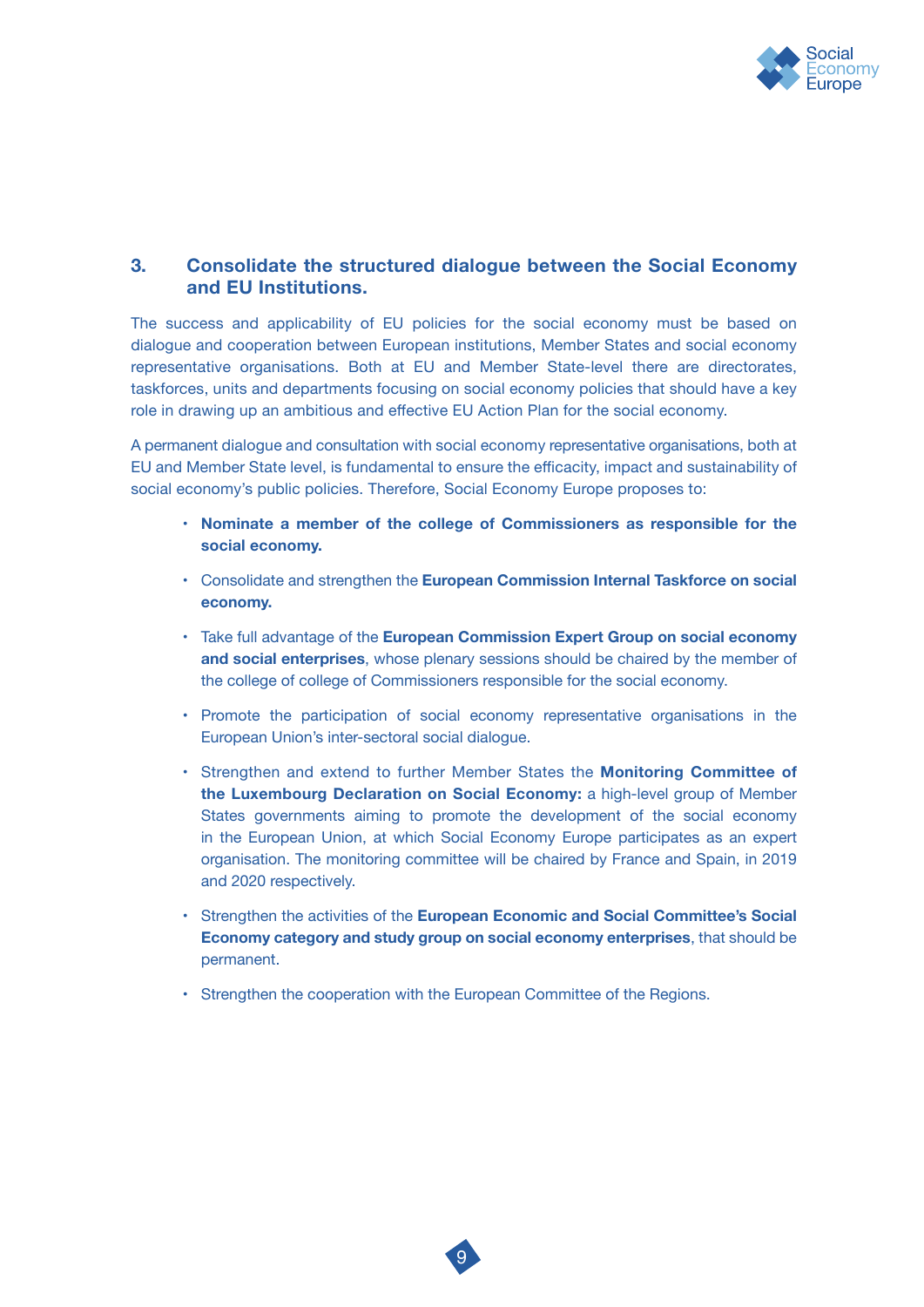

# **4. A European legal framework for all social economy enterprises and organisations.**

As stressed by the European Parliament's *Report on the Single Market Strategy* (2015) *"social economy enterprises represent a diverse range of business models, which is key to a highly competitive and fairer single market".* Consequently, the report calls on the Commission "to mainstream the social economy within its single market policies and to develop a European Action Plan for social economy enterprises in order to unlock the full potential for sustainable and inclusive growth".

Social economy enterprises and organisations should be allowed to operate in the Single Market on an equal footing with the other forms of enterprise, therefore, SEE calls for a **European legal framework for all social economy enterprises and organisations.** To achieve this objective, Social Economy Europe proposes to:

#### • **Issue a European Commission recommendation concerning a common understanding of the social economy**

A European Commission recommendation concerning a common understanding of the social economy would improve the convergence and coherence of the different social economy policies at EU and Member State level, preventing the use of contradictory concepts, that could hinder the growth, the mutual recognition and the visibility of the social economy's enterprise models; and support the growing number of Member States planning to develop social economy laws and/or public policies.

This **common understanding of the social economy** should refer to the main social economy legal forms existing in Europe and above all, to its values and distinctive features defined in the *"Social Economy Charter"* (2002), that have obtained legal recognition in the social economy laws of Belgium (2001), Spain (2011), Portugal (2013) or France (2014).

The 2003 Commission recommendation concerning the definition of micro, small and mediumsized enterprises, aiming at "limiting the proliferation of definitions of small and medium-sized enterprises in use at Community level", could serve as an inspiration for this recommendation on social economy.

#### • **Take into account social economy actors in all EU legislations and policies**

The social economy is a major socio-economic actor in Europe that operates in all the economic sectors, however, currently the diversity of business models operating in Europe is insufficiently taken into account. Therefore, impact assessments should be carried-out when EU legislation is drafted or revised to ensure that it is appropriate and proportionate for all business models, including social economy enterprises and organisations.

10

 • **Identify the main legal and administrative barriers faced by social economy enterprises and organisations within the Single Market, and propose possible solutions at the EU level, allowing these enterprises to operate cross border in the European Union.**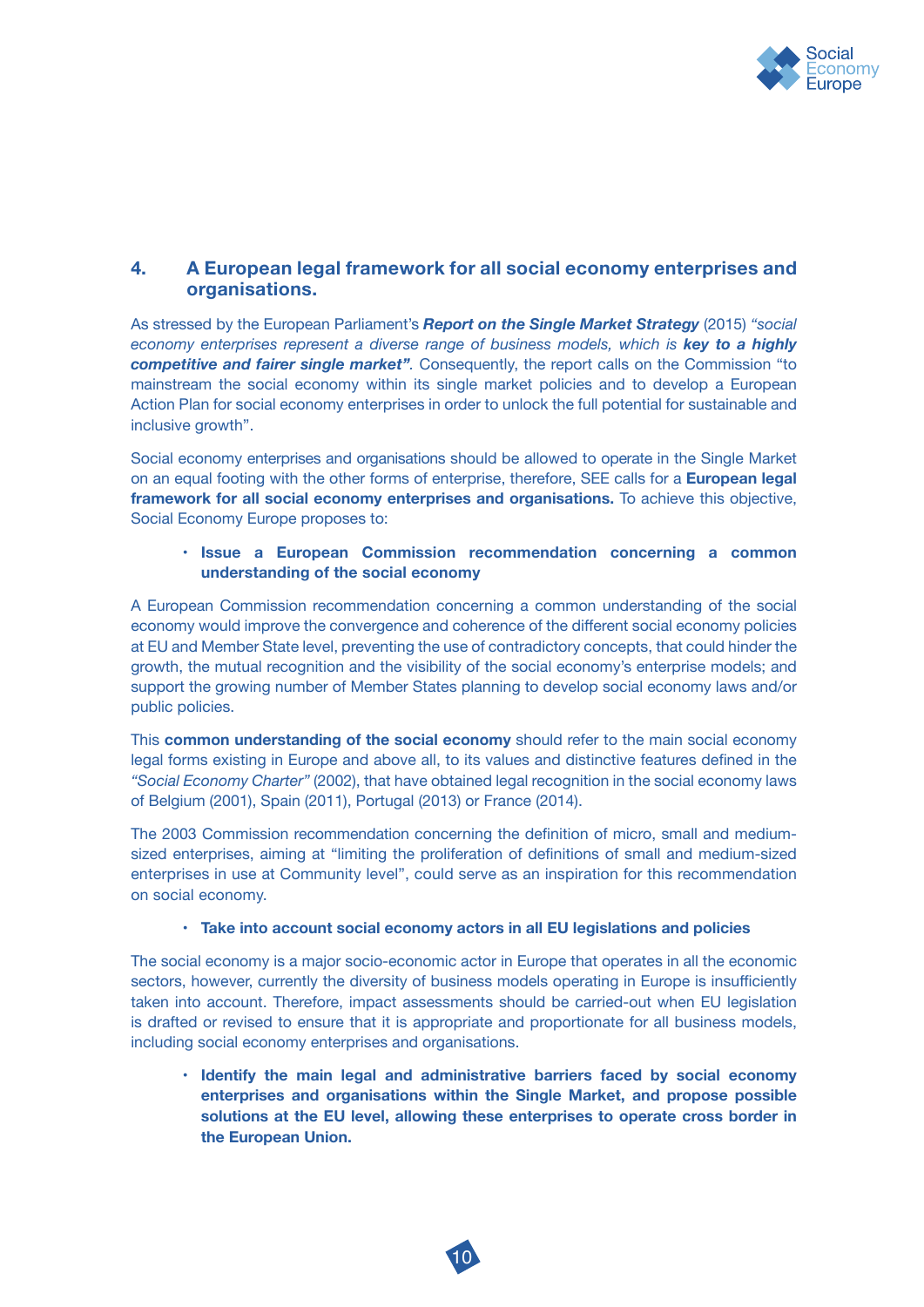

# **5. Improve access to finance and EU funding for social economy enterprises and organisations.**

Access to finance is of key importance to support the development of social economy enterprises and organisations all over the Europe. The European Union through its financial instruments and funds should boost investment in social economy innovative projects. To this end, SEE proposes to:

#### • **Mainstream the social economy in the European Fund for Strategic Investments and the new InvestEU programme**

To ensure that the "social economy financial demand" is met and the success of investments in social economy projects, social economy financial experts should be involved in the implementation and governance/ monitoring bodues of the European Fund for Strategic Investments (EFSI) and the future InvestEU, such as its Investment Committee. Furthermore, a **diversity of implementing partners**, beyond the EIB, should be foreseen, including national promotional banks and social economy financial institutions (such as cooperative and ethical banks and financiers and philanthropic organisations).

The inclusion of the social economy among the funding priorities of InvestEU's social investment and skills policy window, constitutes a positive step forward. In addition, the three other policy windows -sustainable infrastructure; research, innovation and digitalisation; and SMEs- should also serve to finance social innovative and strategic economy projects.

Social Economy Europe is committed to largely disseminating the EU's investment opportunities for social economy enterprises and organisations.

#### • **Strengthen social economy's financial ecosystem**

The diversity of the banking and insurance models existing in the European Union must be safeguarded and promoted. SEE calls for:

- Ensure that EU financial regulations adequately take into account the different business models of the financial intermediaries of the social economy.
- Update the banking rules to encourage investments in social economy projects.
- Prepare measures to support the channelling of solidarity investments from private small savers into funds promoting the creation and development of social economy enterprises.
- Integrate non-accredited/non-qualified investors into the EuSEF regulation (European social entrepreneurship funds) to allow all social economy financial actors to use this designation.
- **Further use the ESF Plus, ERDF, Horizon Europe, Life programme and the cohesion funds to finance the development of the social economy.**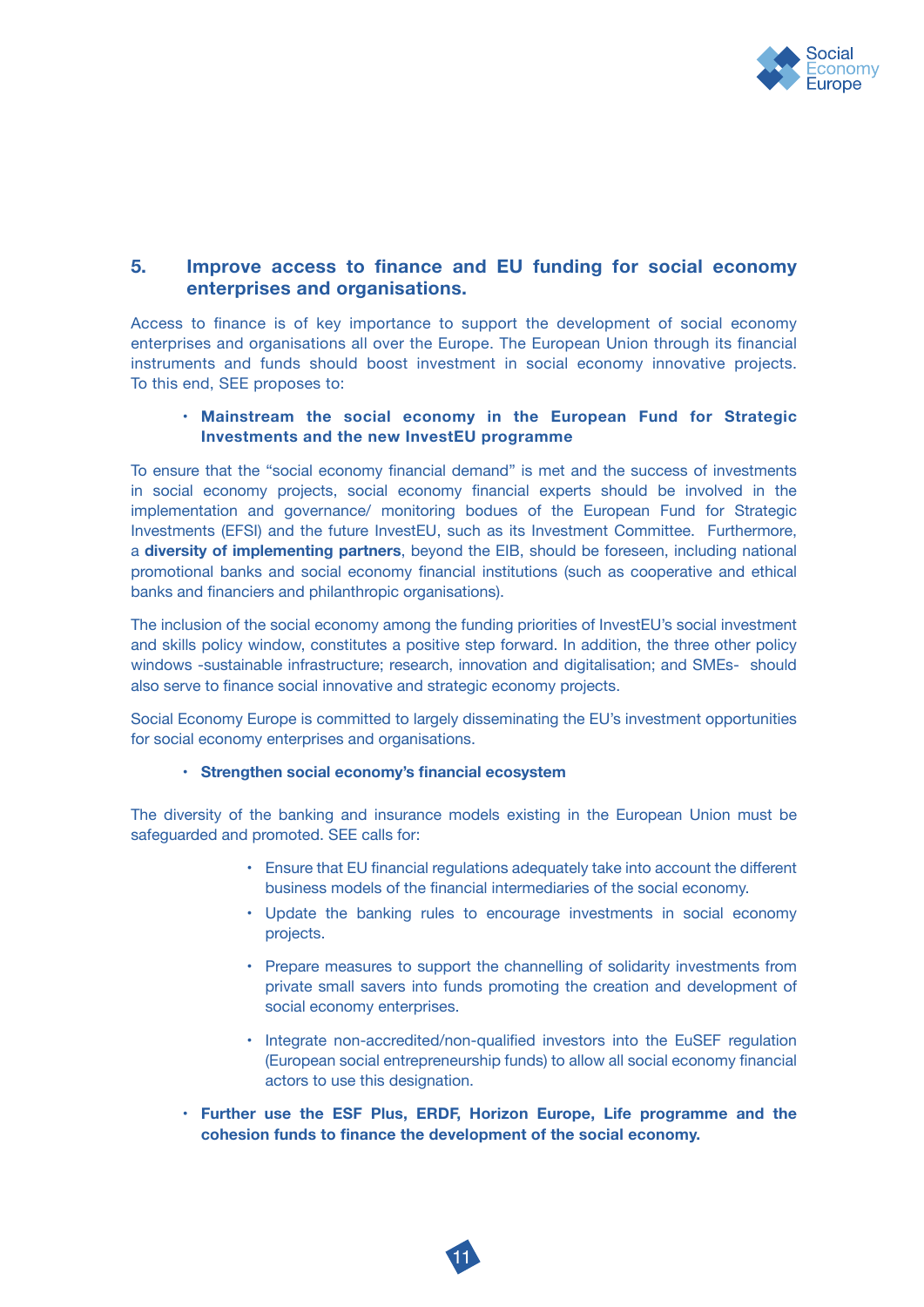

# **6. Put the social economy at the heart of the European Pillar of Social Rights, the EU semester, Cohesion Policy, the Sustainable Development Goals and the debate on the future of work.**

Social economy contributes to a more social and sustainable European Union, and to the fulfilment of the 20 principles of the European Pillar of Social Rights and of the 17 Sustainable Development Goals, included in the United Nation's 2030 Agenda for Sustainable Development. Moreover, in a context of disruptive economic, social and technological transformations, leading to a debate on the future of work, the social economy is offering innovative solutions to the emerging challenges.

The social economy is committed to achieve equal opportunities, regardless of gender, racial or ethnic origin, religion or belief, disability, age or sexual orientation; to create quality jobs for everyone -with a special focus on offering employment opportunities for the most vulnerable ones, such as people with disabilities, with mental health problems, migrants, refugees- among other collectives; to provide quality social services, and to support the transition from the informal to the formal economy and the ecological transition towards renewable energies and a circular economy.

Moreover, social economy enterprises and organisations, with their principles of democratic governance and non-profit or limited profit distribution, are at the forefront when it comes to fair working conditions, employee's participation, mutualisation and cooperation as a reply to the rise of precarious work, false self-employment and the subsequent issues in terms of accessing social protection. For instance, the social economy, and particularly the cooperative movement, is currently offering interesting solutions and alternatives to the precariousness that characterises the gig economy.

Therefore, Social Economy Europe calls for:

- An ambitious implementation of the European Pillar of Social Rights and of the Sustainable Developments Goals.
- The inclusion of the social economy among the economic and social priorities of the European Semester, aiming to generate greater integration and coordination at European level of the policies to boost jobs creation through the social economy.
- An assessment of social economy's contribution to the SDGs as part of EUROSTAT's actions to monitor the progress towards the implementation of the SDGs.
- Mainstreaming the social economy in the new European Disability Strategy, which should pay attention and support social economy's potential to speed up the integration of people with disabilities at all levels of the society and of the economy.
- A substantial use of social economy-centred partnerships for the programming and implementation of the cohesion policy 2021-2027.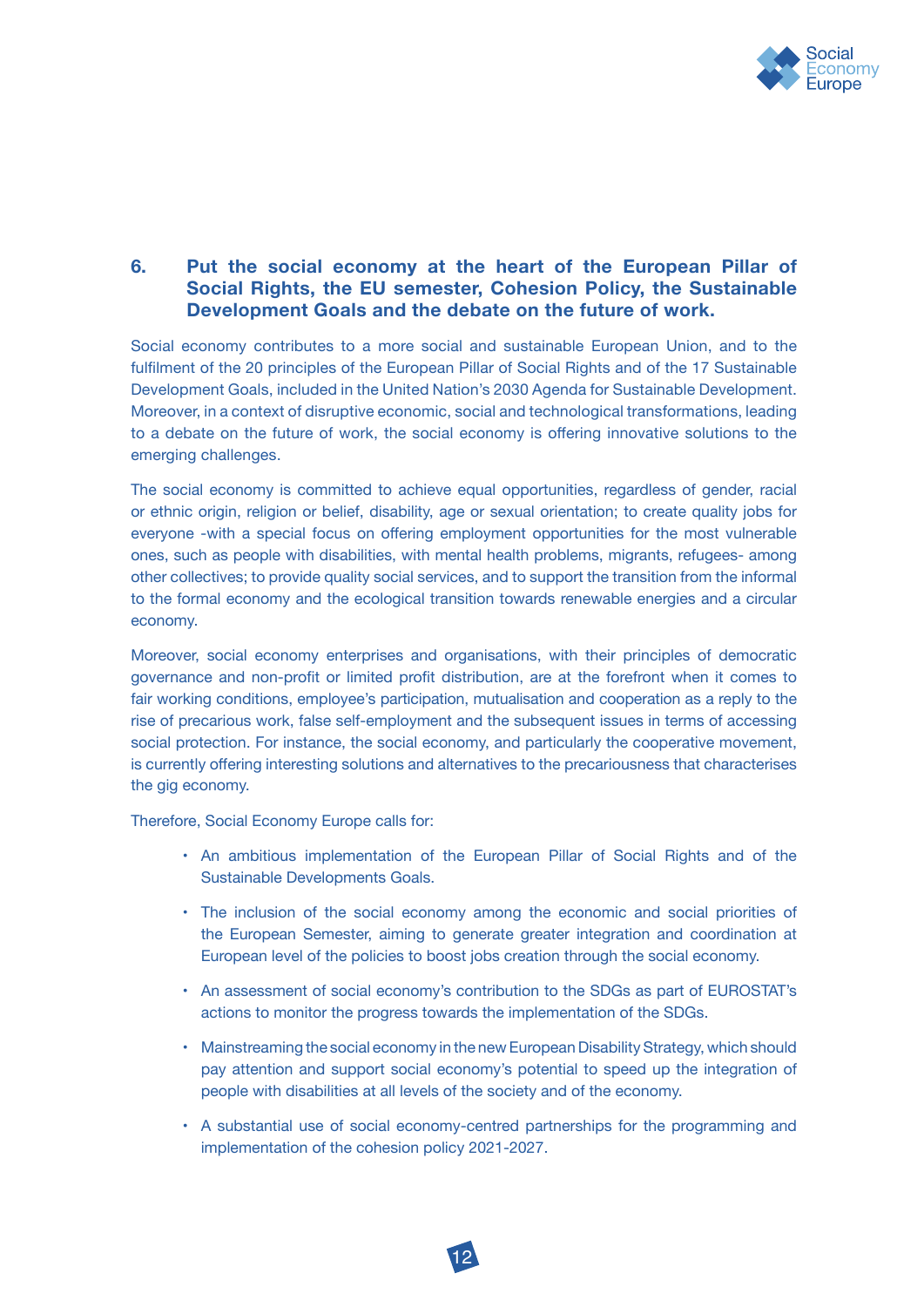

# **7. Boost social and technological innovation and inter-cooperation among social economy enterprises and organisations.**

The emergence of new advanced technologies, such as artificial intelligence and robotics, blockchain, nanotechnology, biotechnology, micro and nanoelectronics, advanced materials, "green technologies", medical technologies or photonics, represent an enormous opportunity for the development of the European Union and of social economy enterprises and organisations.

The European Union must favour the penetration of advanced technologies into the diversity of business forms operating in the single market, particularly into social economy companies and organisations, aiming to:

- Support their development and strengthen their competitiveness, internationalisation and presence in emerging sectors.
- To make visible the economic, social and environmental usefulness of new technologies, promoting their use as an instrument to achieve social objectives, in areas such as education, health and, in general, social services of general interest.
- Encourage the participation of citizens and workers in technological transformations, placing technology at the service of people and social progress.
- Strengthen the capacity of the social economy to offer innovative and effective solutions to new social, economic and environmental challenges.
- Promote fair and decent working conditions in response to new forms of precarious work.

In this sense, Social Economy Europe calls for the inclusion of the European Commission to include the social economy in partnerships that seek to promote the penetration of advanced technologies in Europe, such as the future **European Alliance for Artificial Intelligence.**

On the other hand, inter-cooperation and the creation of **social economy and social innovation clusters**, or the active participation of social economy enterprises in clusters formed by a diversity of company forms, is crucial for the growth of the social economy and for its participation in the design and development of strategic EU economic and social projects. The European Union, within the scope of its policy for internal market, industry, entrepreneurship and SMEs, should support these strategic alliances with active participation of the social economy to promote local development, innovation and competitiveness. In this sense, the French example of the **"territorial poles of economic cooperation"** (PTCE), with a broad participation of social economy enterprises, could be replicated in other Member States.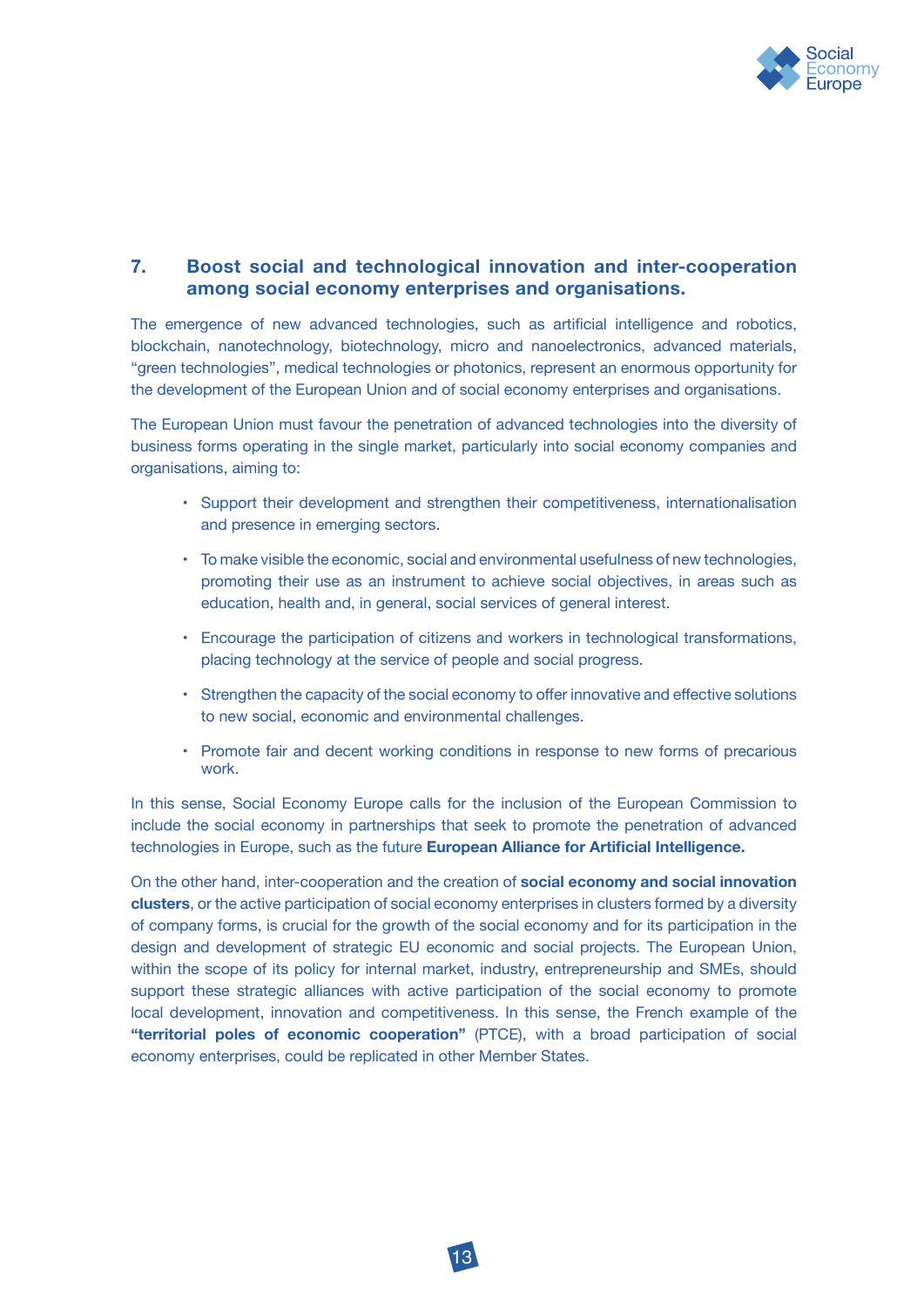

### **8. Improve the visibility of the Social Economy.**

In the current context at which the European Union is strongly committed to implementing the United Nations' 2030 Agenda for Sustainable Development, it is important to underline that the social economy is a key actor for the achievement of the Sustainable Development Goals. Social economy enterprises and organisations foster gender equality and equal opportunities for all by ensuring decent working conditions and creating quality jobs (with a special focus on the social and work integration of individuals in a situation of vulnerability); as well as by ensuring a universal access to social protection and to high quality social services, such as healthcare and education. Likewise, social economy enterprises and organisations are at the forefront in boosting sustainable agriculture and rural development; responsible consumption, the circular economy and the transition towards renewable energies and energy democracy, contributing to a more socially and environmentally sustainable economy. All these elements are at the core of the 2030 Agenda.

In order to unlock the full potential of the social economy for the EU sustainable growth, it is essential to ensure that EU citizens know the diversity of enterprise and entrepreneurship models in Europe, to be aware of the plurality of options available when consuming or starting an entrepreneurial project.

SEE calls on the EU Institutions to:

- **Develop satellite accounts for the social economy** at EU and Member State level in line with Eurostat's current efforts, in order to document the effective contribution of the social economy to the major macro-economic aggregates and its social impact.
- Support the evaluation of the social impact of social economy enterprises and organisations, taking into account their specificities and the existing tools, such as the results of the VISES' Interreg project, that gathers 21 social economy actors from Belgium and France.
- Promote the **inclusion of the social economy in the curricula of all levels of education and training,** to promote the entrepreneurship of young people and of all citizens through the social economy.
- Celebrate annually, on a permanent basis, the **European Day of Social Economy enterprises**. The impact of this event, that the EESC organises since 2016, could be reinforced by involving the European Commission and the representative organizations of the social economy in its organisation.
- Consolidate the European Commission's programme **"European Social Economy Regions"** whose main objective is to increase knowledge about the social economy at the regional and local level.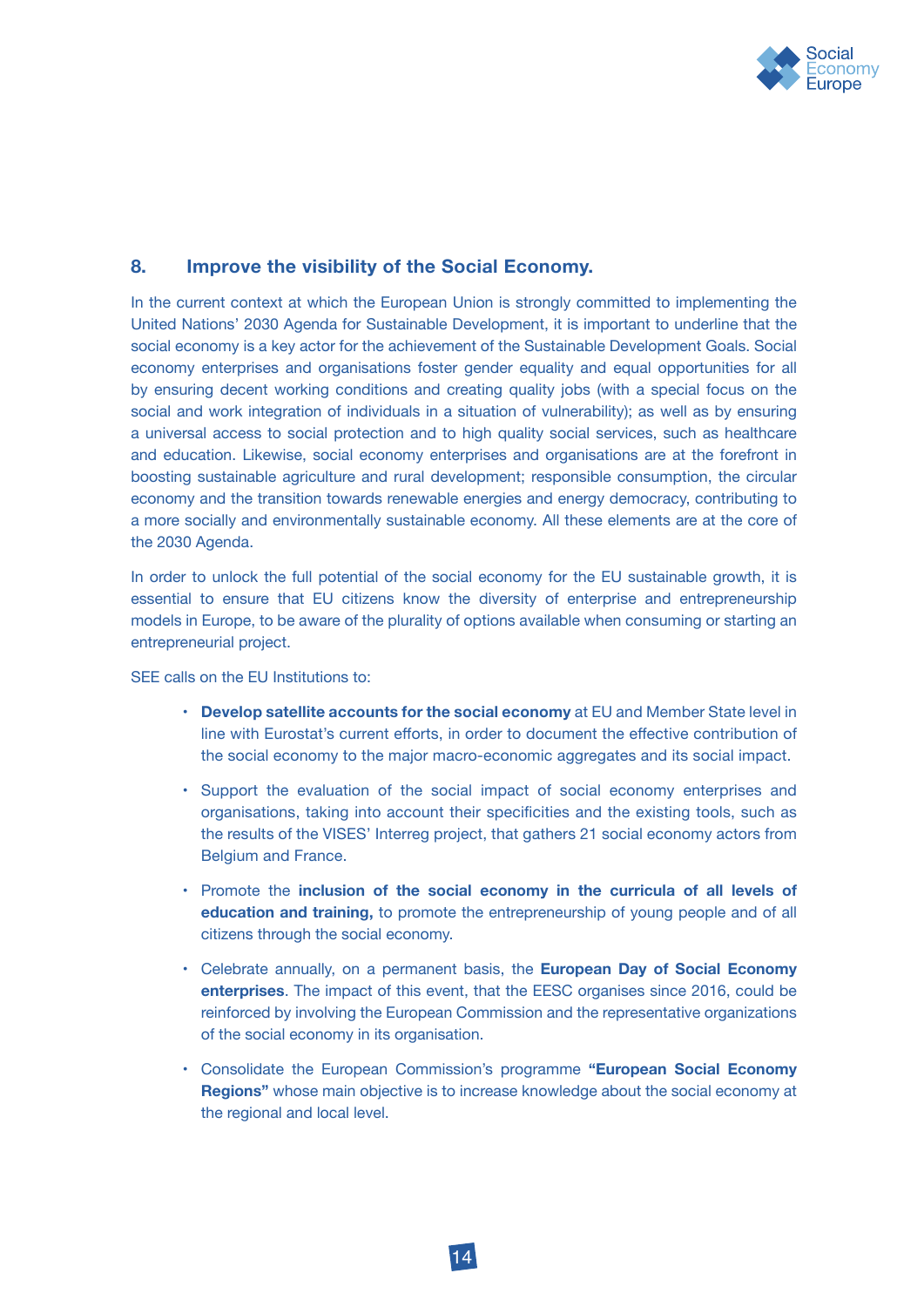

# **9. Foster the role of the Social Economy in the external action of the European Union.**

SEE calls on the European Union, as a global leader on social economy, to mainstream these sustainable business models in its external action, as a driver to achieve the SGs, by:

- Supporting the adoption of a **United Nations resolution on the promotion of the Social Economy,** able to inspire citizens and public administrations to foster social economy entrepreneurship.
- Including the promotion of the social economy among the priorities of the **EU External Investment Plan** the new **Neighbourhood, Development and International Cooperation Instrument** (NDICI).
- **Fostering the development of the social economy in third countries**, due to the potential of these enterprises in terms of boosting sustainable economic and social progress.
- **Supporting third countries aiming to elaborate social economy legal and policy frameworks** and disseminate good practices on how the diversity of business models contributes to economic stability and to enhance fair competitiveness.
- **Encouraging** third countries' governments to **include the social economy in their national strategies to achieve the Agenda 2030** as a key driver to achieve most of the Sustainable Development Goals.
- **Promoting** the **inclusion of the social economy in the agenda of the international fora, such as the G20.**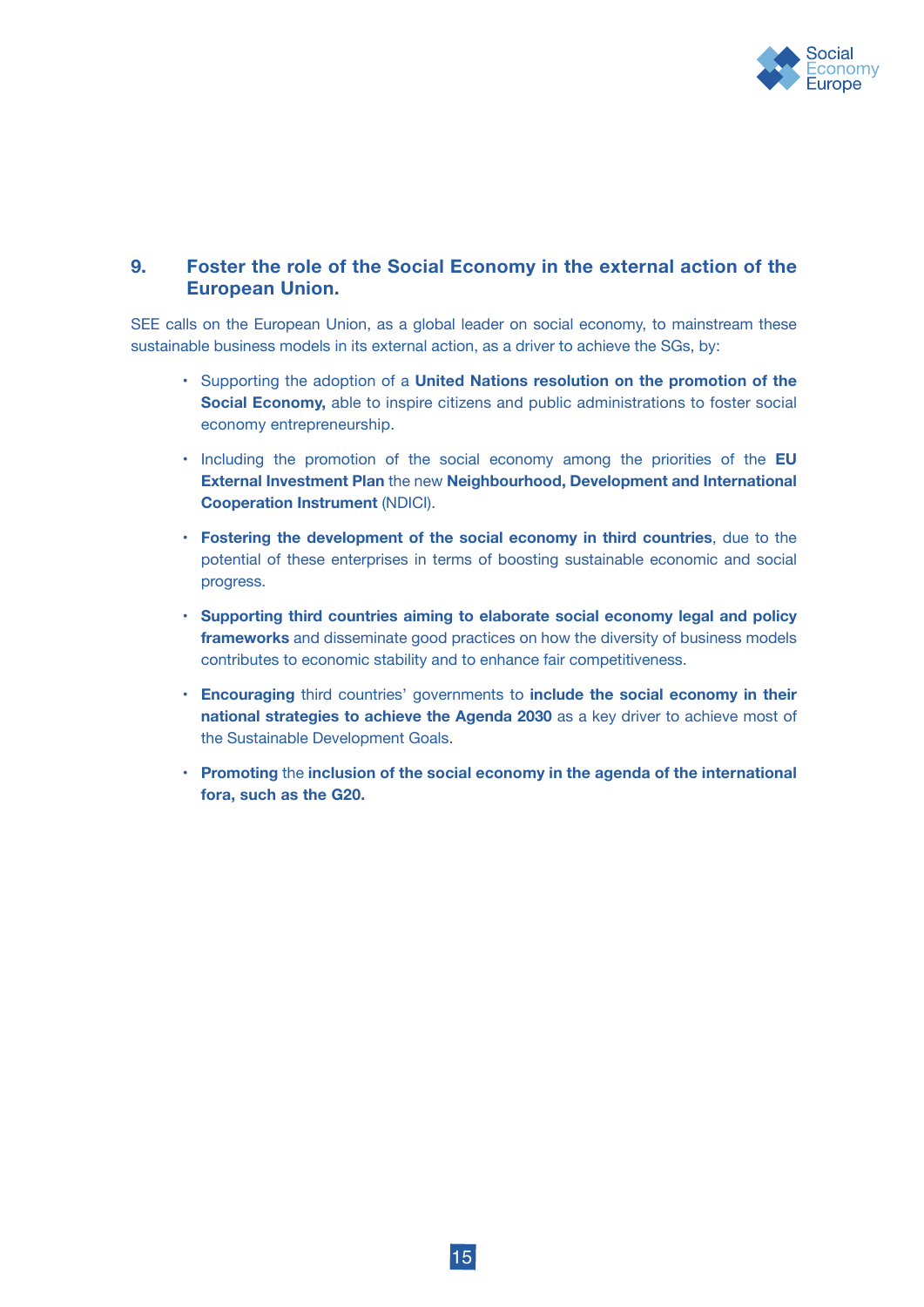

# **10. Promote socially responsible public procurement.**

Public procurement represents 14% of EU GDP and has an enormous in terms of promoting, through procurement, strategic objectives of general interest such as green transition, social inclusion, accessibility, gender equality or quality employment. It also represents an opportunity for the growth of the social economy in the European Union, currently under-represented in its access to public procurement.

In this sense, the new generation of directives -approved in 2014- incorporate a series of tools, such as social and environmental considerations, division into lots or reserved contracts, that facilitate the access of the social economy enterprises and organisations to these procedures. However, there is still a long way to go in terms of knowledge and use of these legal instruments by all public administrations.

In line with the current efforts of the European Commission, **Social Economy Europe calls for the further development of socially responsible public procurement in the European Union**, through:

- The update, in collaboration with social economy representative organisations, of the Commission's guide" Buying Social: a Guide to Taking Account of Social Considerations in Public Procurement", published in 2010.
- The continued organisation of events and training sessions addressed to all public administrations on socially responsible public procurement.
- A permanent exchange of good practices between administrations and public procurement authorities.
- Public-private partnerships, with the participation of the social economy, to offer innovative responses to emerging economic and social challenges.
- The inclusion of social and environmental clauses in the own public procurement of the European Union Institutions.

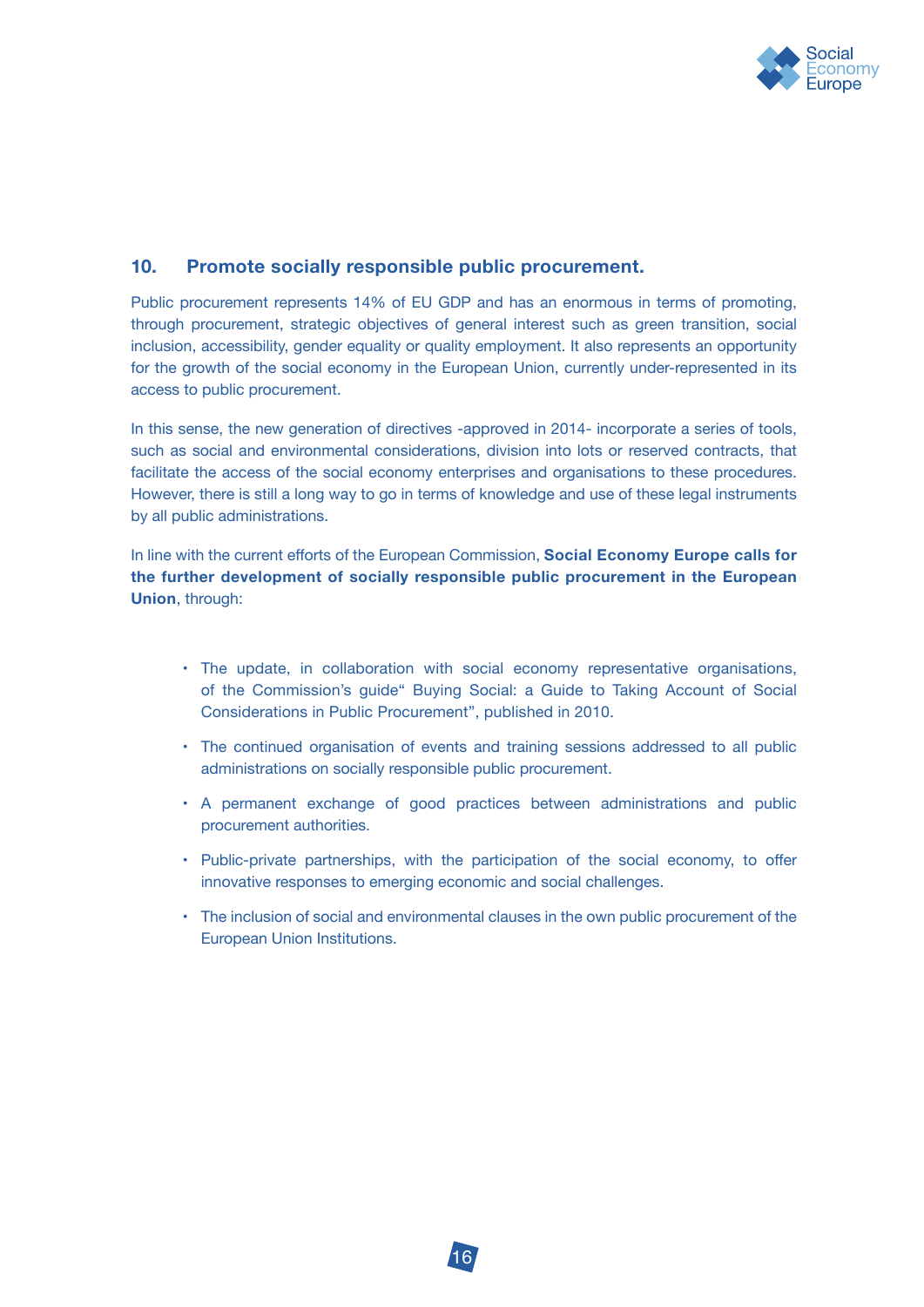# **Special acknowledgement to our members:**



 **AEIP: European Association of Paritarian Institutions** www.aeip.net



**AIM:** International Association of Mutuals www.aim-mutual.org



**AMICE: Association of Mutual Insurers and Insurance Cooperatives in Europe** www.amice-eu.org



**(CASES: Cooperativa António Sérgio para a Economia Social** www.cases.pt



 **CECOP-CICOPA Europe: European Confederation of industrial and service cooperatives**  www.cecop.coop



 **CEPES**: **Confederación Empresarial Española de la Economía Social**  www.cepes.es



**CONCERTES: Plate-forme de concertation des organisations représentatives de Concertes.**<br> *CONCERTES: Plate-forme de concertation des organisations représentatives de*  **l'économie sociale (Belgium)** http://www.concertes.be



 **EFC: European Foundation Centre**  www.efc.be



**ENSIE: European Network of Social Integration Enterprises** www.ensie.org



**ESS-France: Chambre Française de l'Économie Sociale et Solidaire )** www.ess-france.org



 **FEBEA: European Federation of Ethical and Alternative Banks and Financiers**  www.febea.org



*B* **FTS: Forum Nazionale Terzo Settore (Italy)**<br>FORUM MANAM for unterzosettore it www.forumterzosettore.it



 **REVES: European Network of Cities and Regions for the Social Economy**  www.revesnetwork.eu